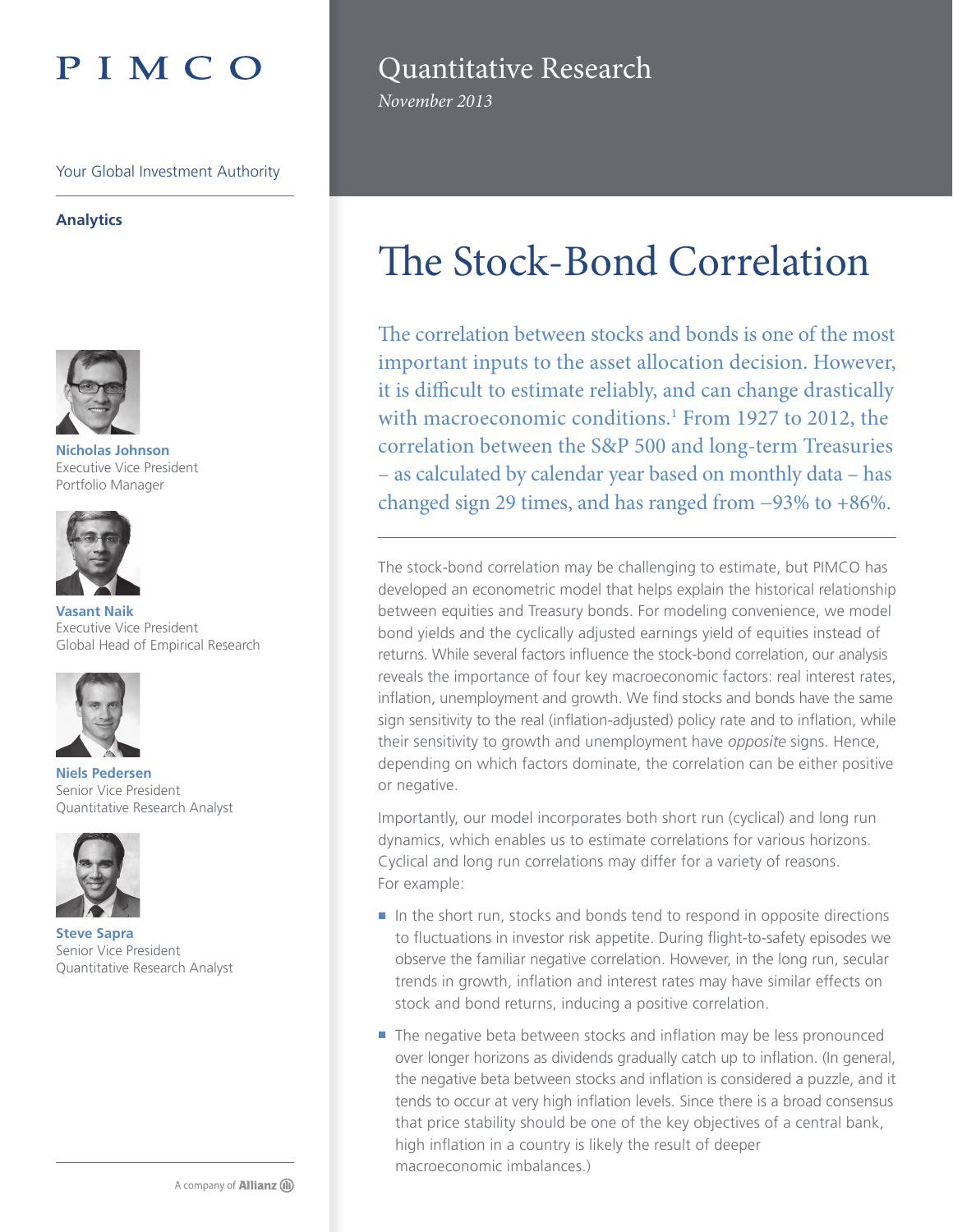$\blacksquare$  Starting valuation levels may play an important role. Consider the environment in early May 2013, when valuation in bonds (and perhaps stocks) may have been stretched by the Federal Reserve's balance sheet activities. If the central bank has made both asset classes over-valued, joint mean reversion in valuations should generate a positive – or less negative – correlation, even if business-cycle-related factors generate a negative correlation dynamic.

Our framework addresses the term structure of correlation through an error correction model. This approach accounts for both long and short run dynamics. The long run dynamics are estimated between the levels of the macroeconomic factors as well as valuations for stocks and bonds, while the short run dynamics capture the impact of quarterly changes in the macroeconomic factors, as well as transitory deviations from the long run level relationships (the "error correction" component).

PIMCO's econometric model also addresses the current environment and generates stock-bond correlation forecasts over horizons ranging from one quarter to two years. Since the financial crisis of 2008, the short run correlation has been very negative. One important question our framework seeks to answer is whether higher interest rates or rising inflation in the future may make this correlation less negative, or perhaps positive. If this were to happen, traditional investment paradigms may shift. For example, risk parity approaches that lever up bond positions to hedge equity holdings could be challenged.

Based on our model, we expect a correlation of roughly −25% at the quarterly frequency – hence, we expect bonds to continue to diversify equity risk, albeit less than in the recent past. We expect this diversification effect to be diminished over longer horizons. However, under our central scenario the correlation is not expected to rise above 0%, even over a two-year horizon.

Our sensitivity analysis also reveals some "tail risks." For example, if inflation volatility increases by 50% of its current level and other factors remain the same, the correlation in two-year returns could rise to as much as +20%.

## **Previous research**

The effect of macroeconomic factors on the stock-bond correlation has been studied before. The concept of duration – a risk measure used frequently for bonds but rarely for other asset classes – provides an intuitive way to think about the stock-bond correlation. Shiller and Beltratti (1993) explain that under a naïve present value model, the return correlation between stocks and bonds should be positive, because both represent discounted cash flow streams; rising rates should lead to declining valuations for both asset classes, while declining rates should lift all valuations.

However, Shiller and Beltratti (1993) emphasize that "*the dividend stream that is discounted for stocks is radically different from the principal and coupon stream accruing to bond holders.*" Over time, changes in how investors value future risky cash flows drive a significant portion of equity volatility. Leibowitz, Sorensen, Arnott and Hanson (1989) explain how simply looking at equity duration from the perspective of discounted cash flow models leads to results that are divorced from empirical reality, due to the complicated links between the discount rate, the nominal interest rate, inflation and the growth rate. (For a more detailed discussion on the concept of equity duration, see Leibowitz, 1993).

In a similar vein, Li (2002) documents large variations in the correlation between stocks and Treasuries over time. She shows that common exposure to macroeconomic factors drives this correlation, and she identifies uncertainty about expected inflation as the key factor, followed to a lesser extent by the real interest rate.

Similarly, Andersson, Krylova, and Vahamaa (2004) identify inflation as a key factor driving the equity-bond correlation. The authors find that prices tend to move in the same direction when inflation expectations are high. In addition, they and others such as Gulko (2002) identify a "flight-to-safety" effect, according to which the correlation becomes significantly negative during equity market drawdowns. In general, they show that when implied volatility (as measured by the CBOE Volatility Index or VIX) is high, stock and Treasury returns become more negatively correlated. In the same vein, Baele,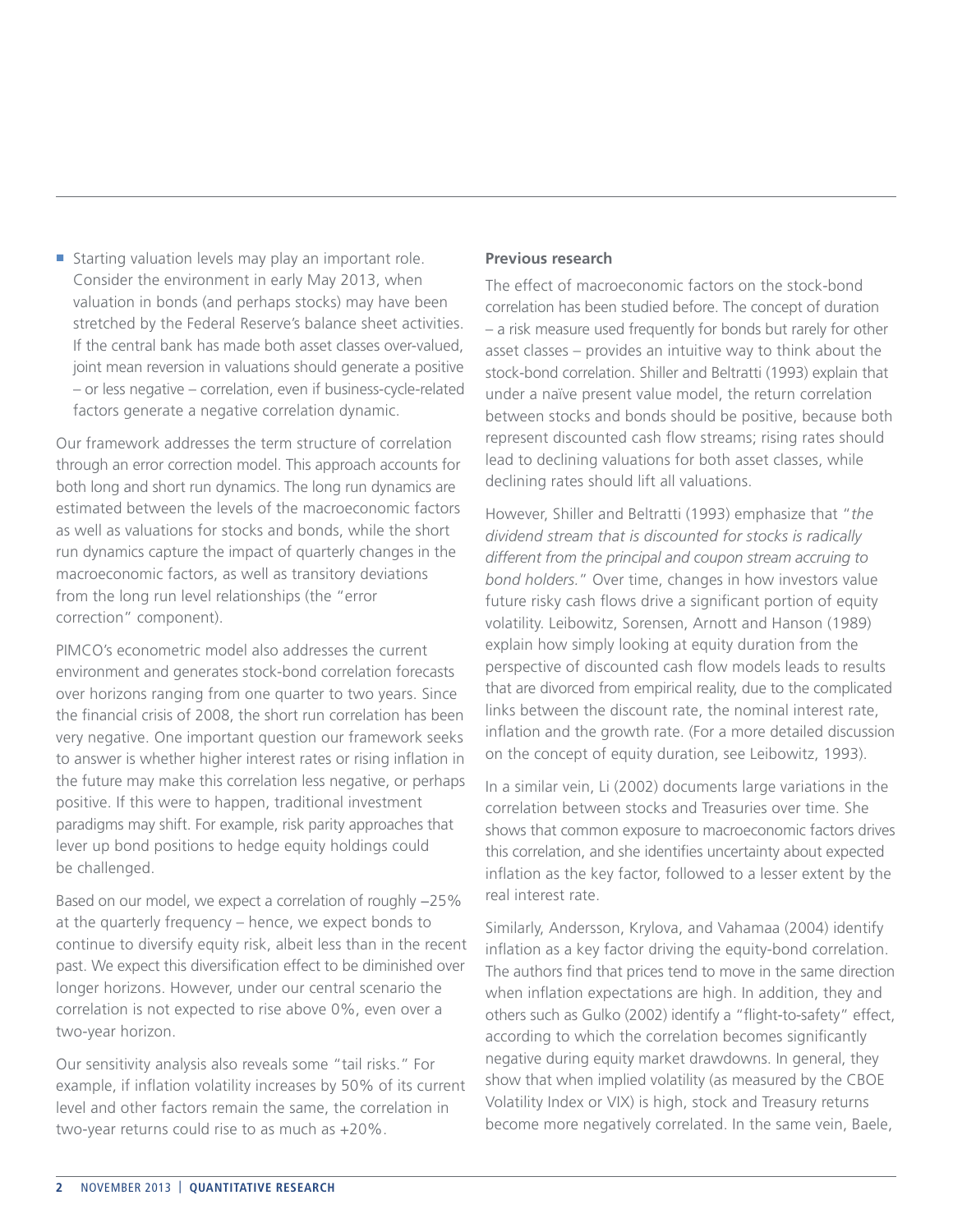Bekaert, and Inghelbrecht (2009) test for a wide range of factors and find that liquidity is important for the stock-bond correlation, and suggest this factor may be correlated with the flight-to-safety effect.

# **Historical perspective on the impact of interest rates and inflation**

Previous studies may disagree on the key factors that drive the stock-bond correlation simply because they rely on different time periods in history. In Figure 1 we show the history of the correlation between the S&P 500 (S&P 90 for periods prior to the release of the S&P 500) and long Treasuries (from Ibbotson) from June 1927 to June 2013. Correlations are estimated on a non-overlapping one-year basis, using monthly returns (12 data points).



**FIGURE 1: HISTORY OF THE STOCK-BOND CORRELATION** 

Source: Ibbotson, PIMCO, Bloomberg. Data as of June 1927 – June 2013. Bonds are represented by long Treasuries (Ibbotson) which should not be interpreted as a full sample representation of the bond market. Different asset class proxies will have different results.

The full sample average of the realized correlation is 10%. However, there is a substantial variation around this mean: The correlation estimates vary in the range of −93% to +86% with a standard deviation of 40%. Also, the correlation was below −50% in seven years, and above +50% in 14 years, which indicates a greater tendency for the correlation to

"spike" up versus going down. It is also remarkable that the persistently positive estimates of this correlation in the 1970s and 1980s gave way to persistently negative values since the mid-1990s. This, however, is not just a current phenomenon. Negative correlations were observed during the 1950s as well as during the Great Depression, and in general during periods when the business cycle dominated asset returns.

Does inflation help explain these long-term observations? Equation (1) describes a simple regression that evaluates the effect of the level of real rates and inflation. We model the non-overlapping 12-month realized correlation ( $\hat{\rho}$ ) as a function of inflation (*π*) and the level of real rates (*r*). Inflation is measured as the trailing year-over-year changes in CPI (Consumer Price Index), averaged over the 12 months during the year. Real rates are estimated as the average one-month T-bill rate over the year, minus contemporaneous inflation. We also add a breakpoint dummy variable ( $D_{1997}$ ) to evaluate whether inflation and real rates correctly capture the regime shift from positive to negative correlation, which the data in Figure 1 suggest occurred around 1997. Our data sample starts in 1951 to focus on the period following the Treasury-Fed accord that recognized the independence of the Federal Reserve to conduct monetary policy.

$$
\hat{\rho}(t) = \alpha + \beta_1 \pi(t) + \beta_2 r(t) + \beta_3 D_{1997} + \varepsilon(t)
$$
\n(1)

In Figure 2 we show our results for this regression. This analysis confirms the real interest rate is a key factor explaining the variation in the bond-equity correlation. Moreover, both the real rate and inflation components are significant. Both higher inflation and higher real rates have been associated with elevated stock-bond correlations, and these effects are statistically and economically significant. These positive coefficients are likely due to the fact that the return sensitivities of both asset classes to inflation and real rates have the same sign. Hence, if these factors dominate, the correlation should increase.

The average correlation in the entire sample is  $+7\%$ . Correlations used in this analysis are focused on short run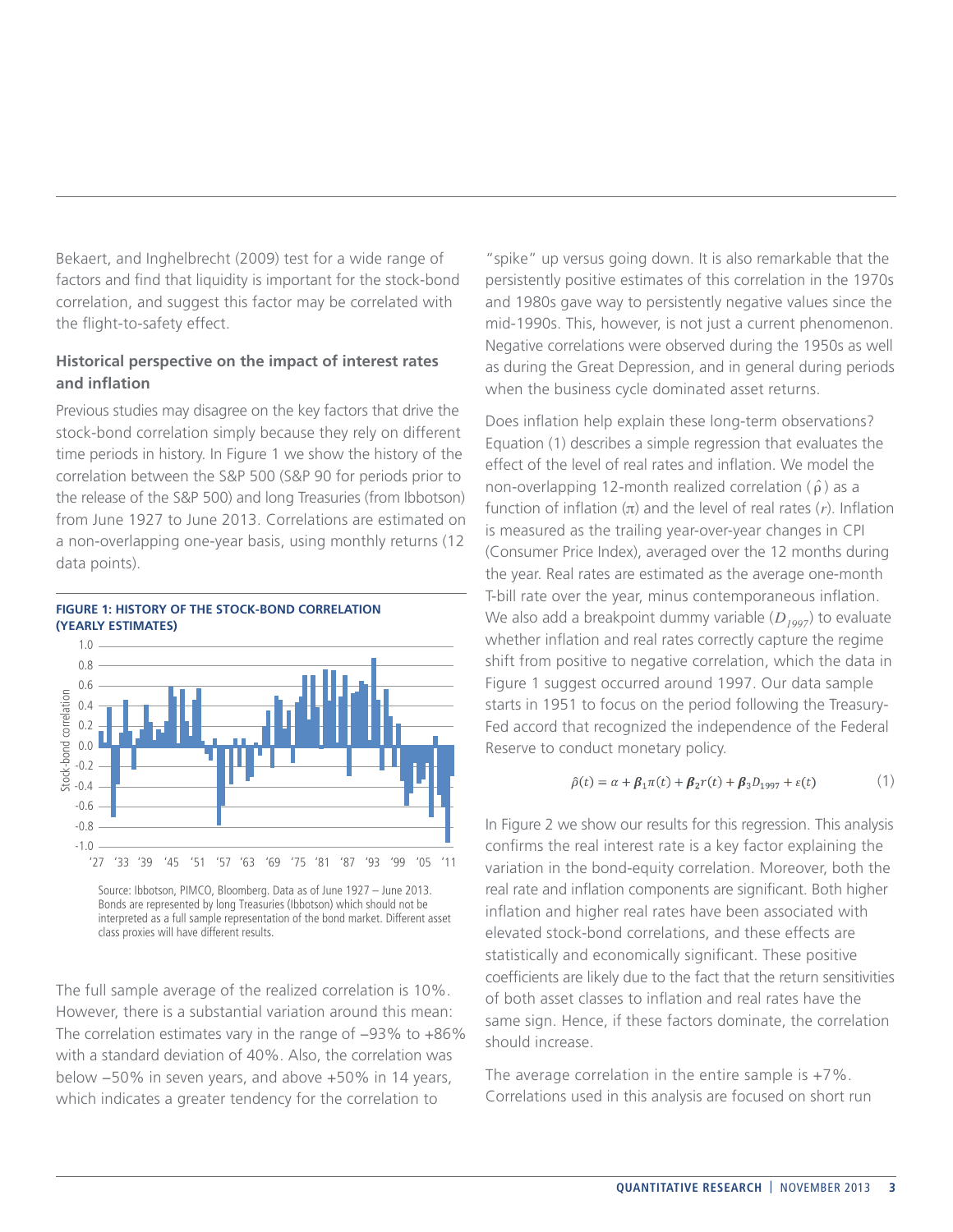business cycle fluctuations, which tend to generate low or negative stock-bond correlations when rates and inflation volatilities are muted – as evidenced by the intercept  $(\alpha)$  of −0.15. There is also strong evidence of a structural downward shift in the correlation post 1997: The coefficient on the dummy variable suggests unconditional correlations are 28% lower in the post 1997 period. This decline in the correlation since the mid-1990s is not fully explained by the lower rates and lower inflation in that period.

#### **FIGURE 2: REGRESSION RESULTS**

|             | $\alpha$ | (Inflation) | ß,<br>(Real rates) | $\frac{\beta_3}{(1997)}$ | $\mathbf{P}^2$ |
|-------------|----------|-------------|--------------------|--------------------------|----------------|
| Coefficient | $-0.15$  | 0.07        | 0.07               | $-0.28$                  | 0.39           |
| Std. Error  | 0.10     | 0.02        | 0.02               | 0.11                     |                |

Source: PIMCO, Haver, Bloomberg. June 1951 - June 2013.

## **Error correction model**

The duration-based view of equity prices (as a discounted present value of fixed future cash flows) ignores the business cycle variation of risk premium as well as the link between growth and rates. To address this issue and provide a more comprehensive framework, our error correction model adds two business-cycle-related factors: GDP growth and unemployment.2 Our model also incorporates both short run and long run dynamics. Instead of modeling the stock-bond correlation directly – which can limit the estimation power due to limited data – we seek to explain variations in stock and bond valuations (yields). From these relationships we build forecasts of the stock-bond correlation under different environments.

Specifically, we use an error correction mechanism to model the behavior of the 10-year nominal Treasury bond yield  $(y<sub>b</sub>)$ and the cyclically adjusted equity earnings yield (*y<sub>e</sub>*). The cyclically adjusted earnings yield is defined as the inverse of the cyclically adjusted price-earnings ratio (CAPE) for the S&P 500 Index as reported by Robert Shiller.<sup>3</sup>

We relate  $y_h$  and  $y_e$  to the following four macroeconomic variables:

- 1. Professional forecasts of one-year GDP growth, *g*,
- 2. Unemployment rate, *u*,
- 3. Professional forecasts of change in CPI over the next one year, *π*, and
- 4. Deviation of the short rates (federal funds rate) from their target using a simple Taylor rule,4 *m*.

GDP and inflation forecasts are from the Survey of Professional Forecasters, unemployment data are from Haver and federal fund rates are from Bloomberg. All variables in our model are expressed as *deviations from their full sample averages*; hence, we refer to them as unemployment gap, growth gap, inflation gap and policy rate gap. A positive gap means that the variable is higher than its average over the full sample. Unemployment *forecasts* (as opposed to *realized* data) are not available from the Survey of Professional Forecasters. Also, in our model, unemployment is a state variable describing current conditions, and its level is relatively stable; hence, we do not expect that using unemployment forecasts would change our results.

Because the parameters of the Taylor rule may have changed over time, we calibrate our model on quarterly data starting in Q1 1988 and ending in Q2 2013. We chose this period for a few reasons, namely to focus on the Greenspan and Bernanke eras, include the recession of the early 1990s, and we calibrate our model on data from when the Taylor rule was in effect. Nonetheless, different calibration periods (not reported here) would not change our conclusions materially.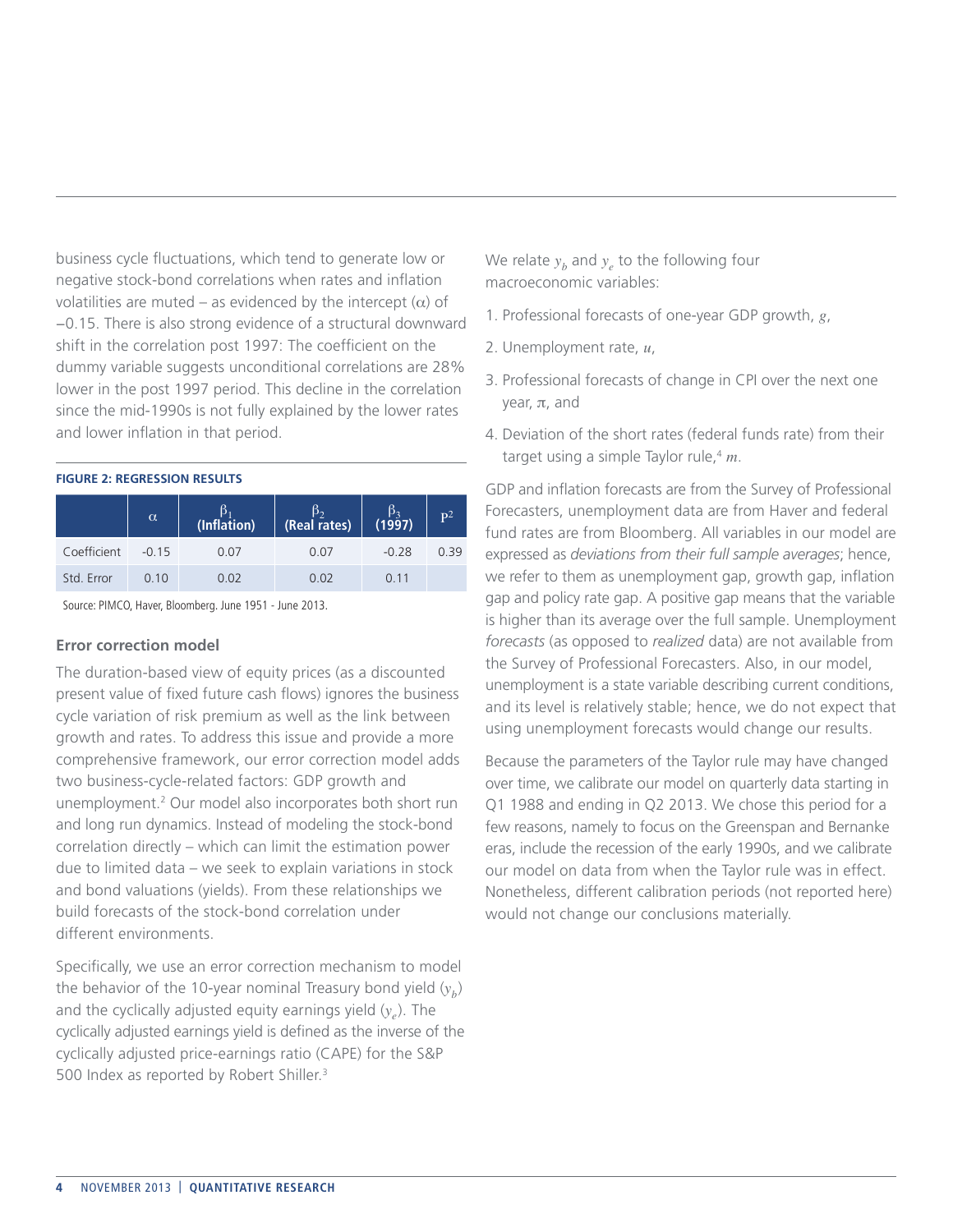Equations (2) and (3) show the model dynamics we assume for the 10-year Treasury yield.

$$
y_b(t) = \alpha_b + \beta_1 g(t) + \beta_2 u(t) + \beta_3 \pi(t) + \beta_4 m(t) + \delta_b(t)
$$
 (2)

 $\Delta y_b(t) = \rho_b \delta_b(t-1) + \gamma_1 \Delta g(t) + \gamma_2 \Delta u(t) + \gamma_3 \Delta \pi(t) + \gamma_4 \Delta m(t) + \varepsilon_b(t)$  (3)

The long run dynamics  $y_h(t)$  are based on relationships between levels, while the short run dynamics *∆yb (t)* are based on changes, and include the beginning-of-period gap ("error") between model-predicted levels and actual levels  $\delta_h(t-1)$ .

Similarly, the equity yield dynamics  $y_e(t)$  are given by Equations (4) and (5).

$$
y_e(t) = \alpha_e + \theta_1 g(t) + \theta_2 u(t) + \theta_3 \pi(t) + \theta_4 m(t) + \delta_e(t)
$$
 (4)

$$
\Delta y_e(t) = \rho_e \delta_e(t-1) + \varphi_1 \Delta g(t) + \varphi_2 \Delta u(t) + \varphi_3 \Delta \pi(t) + \varphi_4 \Delta m(t) + \varepsilon_e(t) \quad (5)
$$

In Figure 3 we report the parameter estimates alongside t-statistics in both the levels regression and the error correction model.<sup>5</sup>

As expected, the coefficients on the business cycle variables (GDP and unemployment) have opposite signs for bond and equity earnings yields, both in terms of levels and changes. For example, in the regression based on changes, a 1% increase in the GDP gap would increase the yield on the 10-year Treasury bond by 45 basis points, while it would decrease earnings yields by 42 basis points (stock prices would increase). Hence, when those variables dominate the macroeconomic environment, we can expect a negative stock-bond correlation. Also as expected, albeit perhaps less intuitively, the coefficients on inflation have the same sign for stocks and bonds, based on both the short run changes *and* the long run level dynamics. Historically, stocks have not been a good hedge for inflation.<sup>6</sup>

Therefore, when inflation dominates over the influence of the other factors, we should expect the stock-bond return correlation to be positive.

Lastly, bond and equity yields have opposite sensitivities to the fed funds policy gap, based on the levels regression. This result is likely due to the Federal Reserve's policy to keep rates low (good for bonds) when unemployment is high (bad for stocks) and vice versa.

| <b>INDIAN SEARCH COMMECTION INODEE (ECINI) RESOLIS</b> |                       |         |               |                       |         |               |  |
|--------------------------------------------------------|-----------------------|---------|---------------|-----------------------|---------|---------------|--|
| Level regression                                       | Nominal 10 year yield |         |               | <b>Earnings yield</b> |         |               |  |
| <b>Variable</b>                                        | Coef.                 | Value   | <b>T-Stat</b> | Coef.                 | Value   | <b>T-Stat</b> |  |
| Constant                                               | $\alpha_{\beta}$      | 0.05    | 67.22         | $\alpha_{\rm g}$      | 0.04    | 86.67         |  |
| GDP growth                                             | $\beta_I$             | 0.41    | 2.79          | $\theta_1$            | $-0.47$ | $-5.05$       |  |
| Unemployment                                           | $\beta_2$             | $-0.84$ | $-7.89$       | $\theta_2$            | 0.77    | 11.33         |  |
| <b>Inflation</b>                                       | $\beta_3$             | 1.72    | 14.90         | $\theta_3$            | 1.07    | 14.37         |  |
| Rates (Policy gap)                                     | $\beta_4$             | 0.50    | 6.18          | $\theta_4$            | $-0.26$ | $-4.90$       |  |
| R-square                                               |                       | 84%     |               |                       | 82%     |               |  |

#### **FIGURE 3: ERROR CORRECTION MODEL (ECM) RESULTS**

| <b>Changes</b>              | Nominal 10 year yield |         |               | <b>Earnings yield</b> |         |               |  |
|-----------------------------|-----------------------|---------|---------------|-----------------------|---------|---------------|--|
| <b>Variable</b>             | Coef.                 | Value   | <b>T-Stat</b> | Coef.                 | Value   | <b>T-Stat</b> |  |
| $\Delta$ GDP growth         | $\gamma_I$            | 0.45    | 2.99          | $\varphi$             | $-0.42$ | $-4.28$       |  |
| $\Delta$ Unemployment       | $\gamma_2$            | $-0.45$ | $-1.90$       | $\varphi_2$           | 0.42    | 2.61          |  |
| $\Delta$ Inflation          | $\gamma_2$            | 0.90    | 3.01          | $\varphi_3$           | 0.30    | 1.38          |  |
| $\Delta$ Rates (Policy gap) | $\gamma_4$            | 0.39    | 3.27          | $\varphi_4$           | 0.02    | 0.27          |  |
| <b>ECM</b>                  | $\rho_{b}$            | $-0.20$ | $-3.06$       | $\rho_e$              | $-0.31$ | $-4.02$       |  |
| R-square                    |                       | 23%     |               |                       | 29%     |               |  |

Source: PIMCO. Bloomberg, Survey of Professional Forecasters, and Haver. Data as of Q1 1988 – Q2 2013. **Hypothetical example for illustrative purposes only.**

**QUANTITATIVE RESEARCH** | NOVEMBER 2013 **5**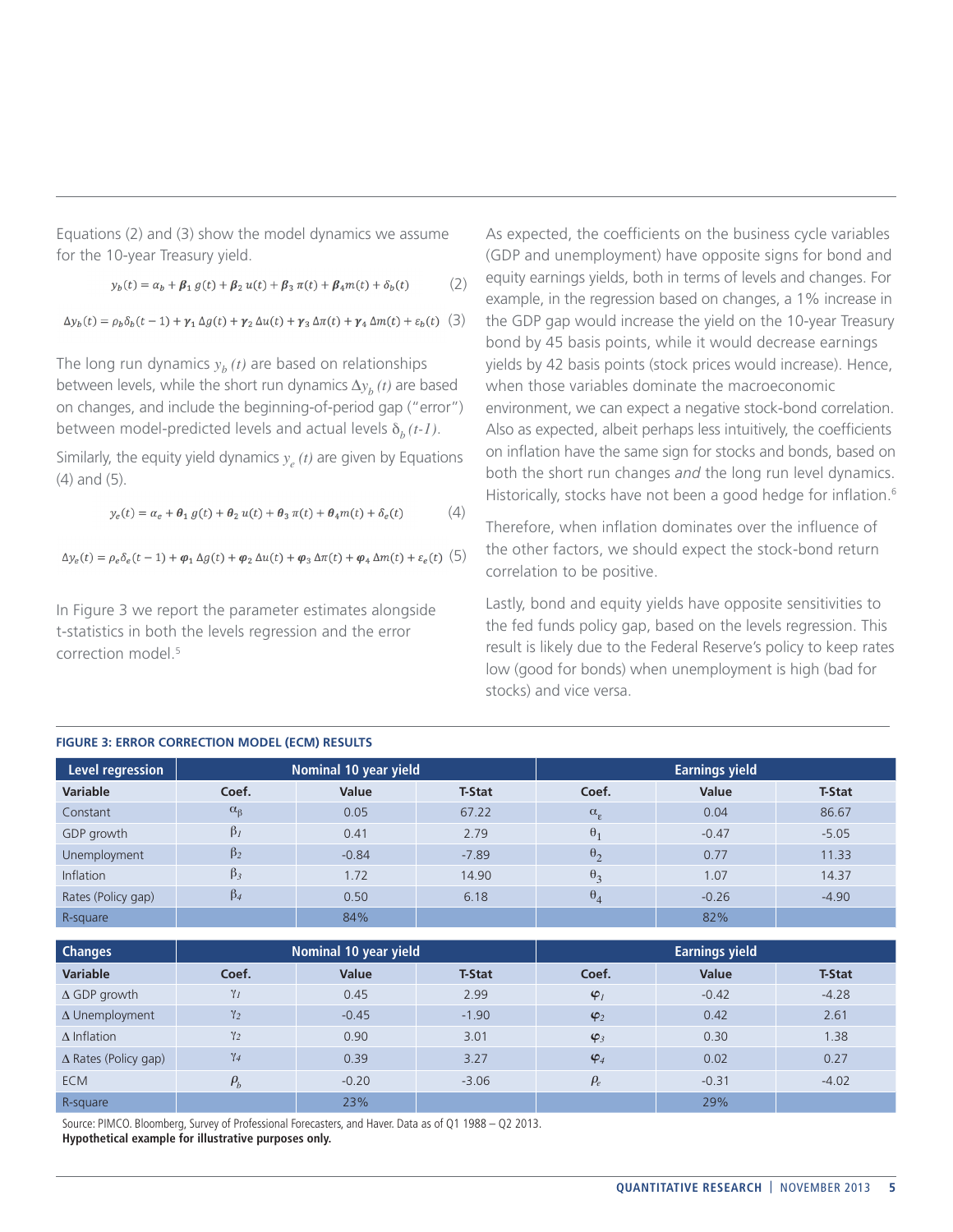

#### **FIGURE 5: ACTUAL VERSUS FITTED CYCLICALLY ADJUSTED S&P 500 EARNINGS YIELD**



Source: PIMCO, Shiller, Bloomberg. Data as of Q1 1988 – Q2 2013. **Hypothetical example for illustrative purposes only.**

The actual and fitted levels (from the levels regressions) of the 10-year Treasury yield and equity earnings yield are shown in Figures 4 and 5. While the recent fit has not been satisfactory (the central bank policy has clearly pushed rates levels below their model-implied values), overall the model captures a reasonable proportion of the dynamics for both stock and bond valuations over the period studied.

# **Forward-looking correlations**

Based on our models for stock and bond yields, we use a simulation model to build forward-looking estimates of their correlation as a function of various macroeconomic projections. We focus on yields as opposed to returns for econometric convenience, but the correlation of returns should be very close to the correlation in yields. Even at the two-year horizon, stock returns have a correlation greater than 95% with changes in cyclically adjusted earnings yields. And for Treasuries, changes in yield are a very common approximation for returns per unit of duration. Hence, for the purposes of estimating the stock-bond correlation, using changes in valuations is roughly equivalent to using returns (or at least well within the margin of error for any model-based forecast).

In Figure 6 we show the multi-step process we use to generate model-implied correlations. We follow three broad steps:

- 1. We simulate (through a Monte Carlo simulation) 1,000 paths for growth, unemployment, inflation, and policy rates.
- 2. Next we derive 1,000 simulated paths in stock and bond yields, based on our econometric model (using the coefficients on levels and changes from Figure 3).
- 3. From these simulated changes we calculate the stock-bond correlation at various time horizons.

The mean outcomes for the macroeconomic variables are based on FOMC projections, and their dynamics (autocorrelations, volatilities and correlations) are calculated on historical data from Q1 1988 to Q2 2013. Our framework includes error terms in the simulated macroeconomic variables' paths and in the implied stock and bond yield changes. (The appendix provides details on this simulation process and the underlying parameters.)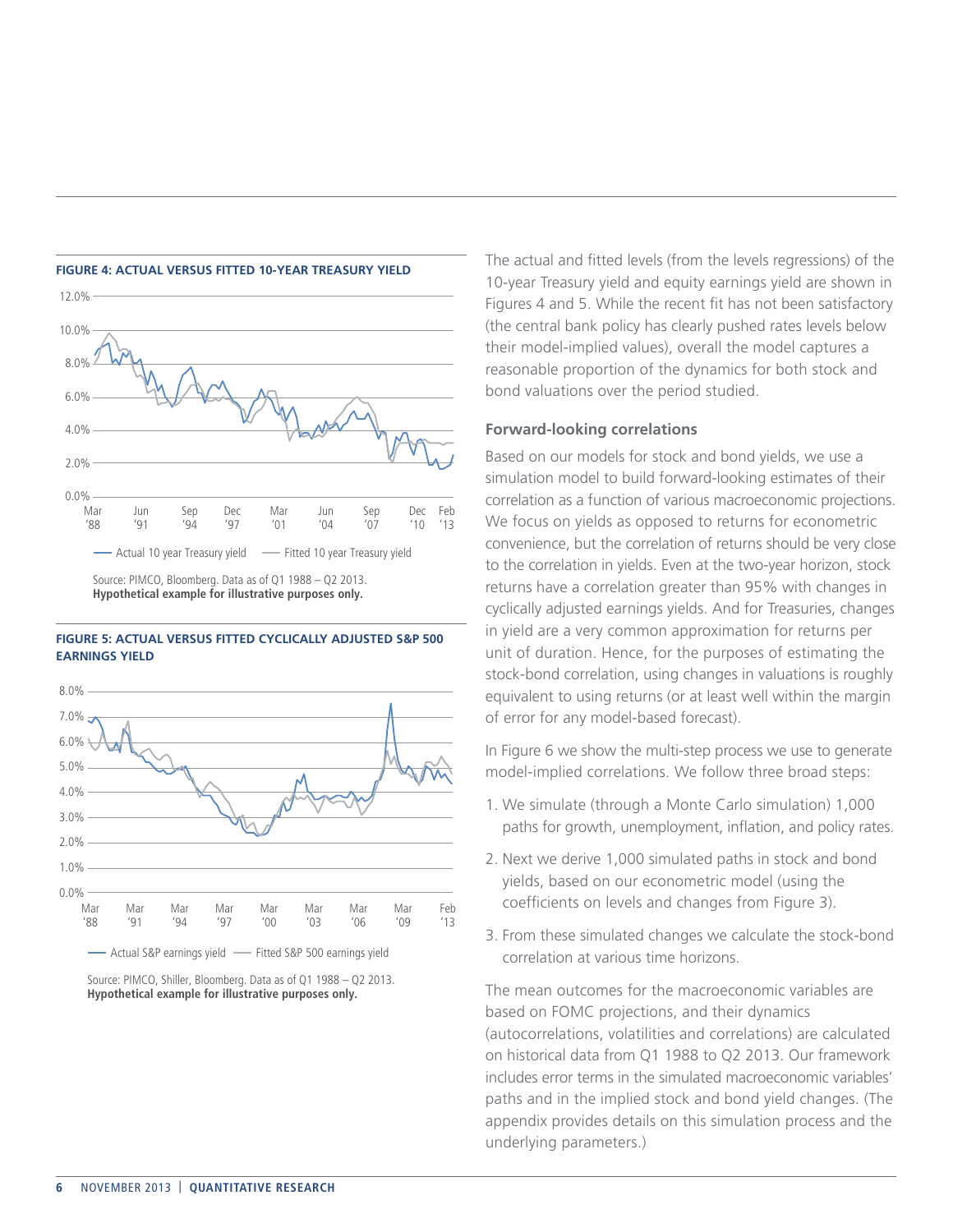

#### **FIGURE 6: PROCESS TO DERIVE FORWARD-LOOKING CORRELATIONS**

**FIGURE 7: TERM STRUCTURE OF CORRELATIONS, COMPARED WITH QUARTERLY CORRELATIONS**



A sensitivity analysis of the impact of inflation volatility on our model-implied correlations is shown in Figure 8. Correlations become more negative (for all horizons) if we reduce inflation volatility by 50% of its initial value, and generally increase if we increase inflation volatility by 50%, holding all other factors constant (we provide details on all simulation parameters in the appendix). This analysis reveals model-implied correlations are quite sensitive to inflation volatility. If inflation volatility decreases significantly, the correlation should remain negative, even at the two-year horizon. Importantly, it shows some "tail risks" in the hedging effect of bonds on equity risk. If inflation volatility increases significantly, the stock-bond correlation rises to +20% for two-year returns. At this correlation level, bonds would still provide diversification benefits to risk assets, but perhaps not as much as investors are currently assuming in their asset allocation decisions.

In Figure 7 we show the projected stock-bond correlation over various horizons, and compare these results with correlation estimates for quarterly returns. For example, the correlation "to Horizon" for Q2 2014 is −0.15. This estimate is from 1,000 simulated nine-months outcomes (three quarters). The "Quarterly" correlation of −0.25 is for quarter-over-quarter correlations from 1,000 paths with three observations each: Q4 2013, Q1 2014 and Q2 2014. The chart shows that the short run correlation (which is dominated by the business cycle) is negative and close to −0.2. However, as the investment horizon increases, the correlation approaches zero.

This term structure effect is due to the significant role that inflation plays in the levels regressions. Over time, higher inflation translates into higher nominal yields and higher earnings yields in the model. A volatility decomposition based on our simulation suggests that roughly 70% of the volatility in the long-term nominal yield is driven by inflation, whereas about 50% of the volatility in the long-term earnings yield is due to inflation.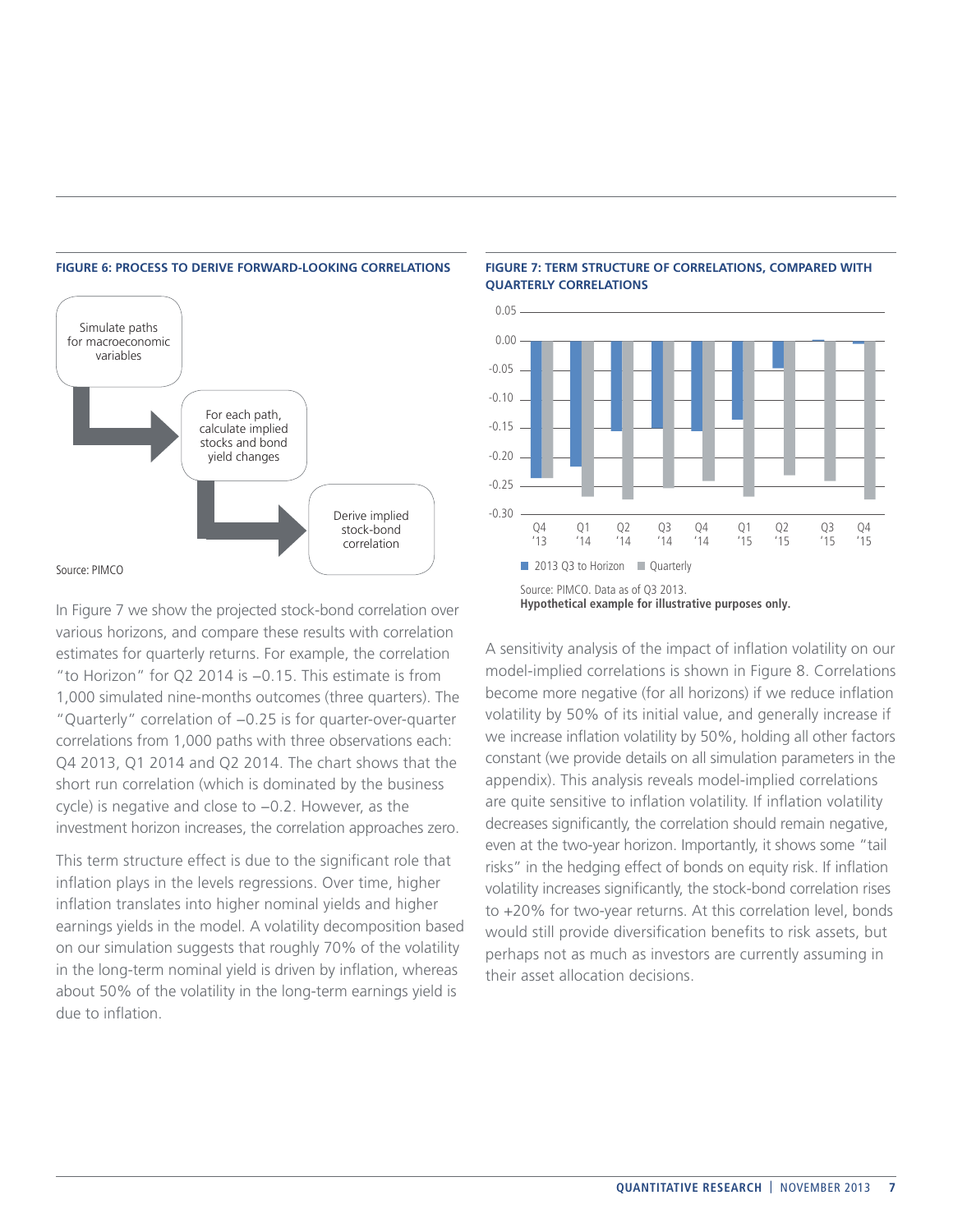

## **FIGURE 8: TERM STRUCTURE OF CORRELATIONS – SENSITIVITY ANALYSIS TO INFLATION VOLATILITY**

#### **Investment implications**

The stock-bond correlation is a cornerstone of strategic asset allocation, and investors should understand its sensitivity to macroeconomic factors. Applications that primarily rely on point estimates of correlation, such as mean-variance optimizations, can be misleading if the investor does not take into account current conditions and possible macroeconomic regime shifts.

We have presented an econometric framework to seek to better understand and predict the correlation between stocks and Treasuries. Based on projections of macroeconomic variables, our framework provides forward-looking estimates of correlations over various time horizons.

Although many other factors beyond the scope of our framework matter, growth, unemployment, inflation and real rates are key drivers of macroeconomic risk and are responsible for a significant portion of the dynamics of stocks and bonds.

In the short run, we expect the correlation to remain negative as long as business cycle variables dominate the effects of rates and inflation. In the long run, bonds may still diversify stocks, but the correlation may be higher and even positive due to the influence of inflation and the smoothing of business cycle and risk aversion effects.

This analysis challenges conventional wisdom for asset allocation. Over the last 15 years, many investors have been able to ignore inflation risk and have taken for granted the very negative correlation between stocks and Treasuries. In the next decade, particularly in light of aggressive and expansive central bank monetary policy, the importance of the inflation risk factor may indeed resurface. If so, many of the correlation dynamics that investors have become accustomed to may be less relevant.

Lastly, our framework is not meant to be a substitute for a forward-looking investment process. While our model assumes linear relationships, the flight-to-safety effect during extremely negative growth shocks may overwhelm any other effect and produce a negative correlation between stocks and Treasuries, despite inflation shocks.

In summary, our framework is meant to underscore the importance of assessing potential macroeconomic regime shifts when making asset allocation decisions, which should be augmented by judgment, experience and evaluation of risk-factor-specific variables.

# Appendix:

## **Monte Carlo simulation methodology and parameters**

To simulate the behavior of key macroeconomic variables, we use projected Federal Open Market Committee (FOMC) data as mean outcomes for each variable. These forecasts are provided on an annual basis, but we convert them by interpolating linearly to quarterly means. The annual projections as of June 2013 are shown in Figure A1. The gaps are estimated as differences from the sample average (Q1 1988 – Q2 2013). The historical statistics for the macroeconomic variables are shown at the bottom of Figure A1.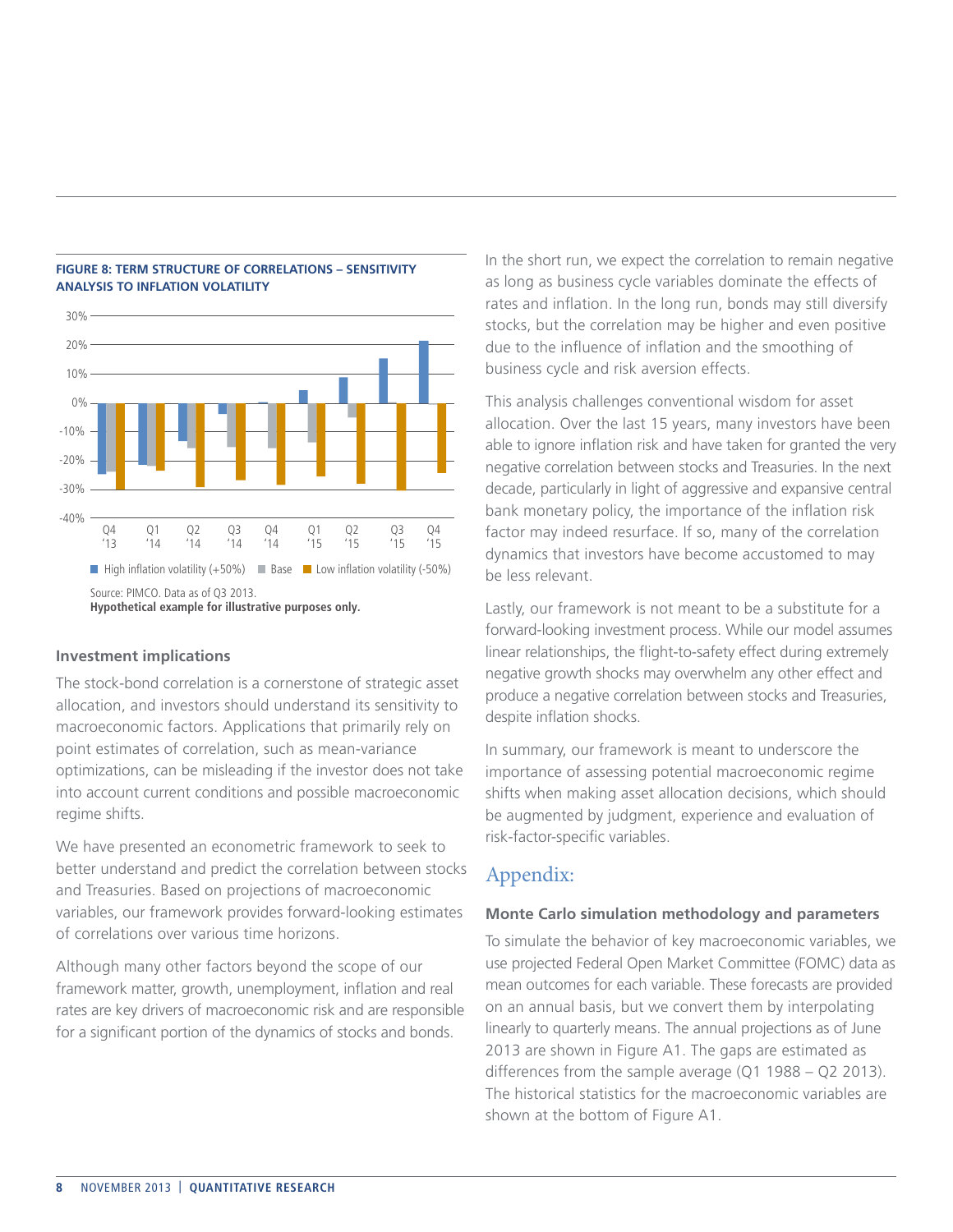|                                      | <b>Real GDP growth</b> | <b>Unemployment</b> | <b>Inflation rate</b> | <b>Real policy rate</b> | <b>Rates implied</b><br>by Taylor rule |  |  |
|--------------------------------------|------------------------|---------------------|-----------------------|-------------------------|----------------------------------------|--|--|
| <b>FOMC Projections</b>              |                        |                     |                       |                         |                                        |  |  |
| 2013                                 | 2.45%                  | 7.25%               | 1.00%                 | 0.25%                   | $-0.74%$                               |  |  |
| 2014                                 | 3.25%                  | 6.65%               | 1.70%                 | 0.45%                   | 1.51%                                  |  |  |
| 2015                                 | 3.35%                  | 6.00%               | 1.80%                 | 1.35%                   | 2.96%                                  |  |  |
| <b>Gaps</b>                          |                        |                     |                       |                         |                                        |  |  |
| 2013                                 | $-0.22%$               | 1.20%               | $-1.46%$              | 0.99%                   |                                        |  |  |
| 2014                                 | 0.58%                  | 0.60%               | $-0.76%$              | $-1.06%$                |                                        |  |  |
| 2015                                 | 0.68%                  | $-0.05%$            | $-0.66%$              | $-1.61%$                |                                        |  |  |
| Historical Data (Q1 1988 to Q2 2013) |                        |                     |                       |                         |                                        |  |  |
| Mean Levels                          | 2.67%                  | 6.05%               | 2.46%                 | 1.39%                   |                                        |  |  |
| Min                                  | 0.79%                  | 3.90%               | 1.30%                 | $-1.73%$                |                                        |  |  |
| Max                                  | 4.01%                  | 9.90%               | 4.66%                 | 5.21%                   |                                        |  |  |
| Std. deviation                       | 0.61%                  | 1.58%               | 0.81%                 | 2.04%                   |                                        |  |  |
| Mean Changes                         | 0.01%                  | $-0.06%$            | $-0.02%$              | $-0.04%$                |                                        |  |  |
| <b>Min</b>                           | $-0.93%$               | $-2.00%$            | $-0.66%$              | $-1.94%$                |                                        |  |  |
| Max                                  | 1.10%                  | 1.00%               | 0.37%                 | 0.74%                   |                                        |  |  |
| Std. deviation                       | 0.33%                  | 0.52%               | 0.18%                 | 0.46%                   |                                        |  |  |

#### **FIGURE A1: FOMC PROJECTIONS AND HISTORICAL DATA FOR MACROECONOMIC VARIABLES**

Sources: FOMC (data as of June 2013), Haver, Bloomberg, PIMCO. Historical data from Q1 1988 – Q2 2013.

#### **FIGURE A2: PARAMETERS OF STOCHASTIC PROCESSES FOR MACROECONOMIC VARIABLES**

|                     | Correlations and volatilities of $\varepsilon$ 's |                     |                  |              | <b>Parameters</b> |          |        |
|---------------------|---------------------------------------------------|---------------------|------------------|--------------|-------------------|----------|--------|
| <b>Correlation</b>  | <b>GDP</b>                                        | <b>Unemployment</b> | <b>Inflation</b> | <b>Rates</b> | <b>Volatility</b> | $\alpha$ |        |
| <b>GDP</b>          | 100%                                              |                     |                  |              | 0.6%              | 25%      | $-18%$ |
| <b>Unemployment</b> | $-25%$                                            | 100%                |                  |              | 0.4%              | 71%      | $-3%$  |
| <b>Inflation</b>    | $-1\%$                                            | $-22%$              | 100%             |              | 0.4%              | 6%       | $-4%$  |
| <b>Rates</b>        | $-3%$                                             | 62%                 | $-40%$           | 100%         | 1.0%              | 40%      | $-5%$  |

Source: PIMCO. Data as of Q1 1988 – Q2 2013.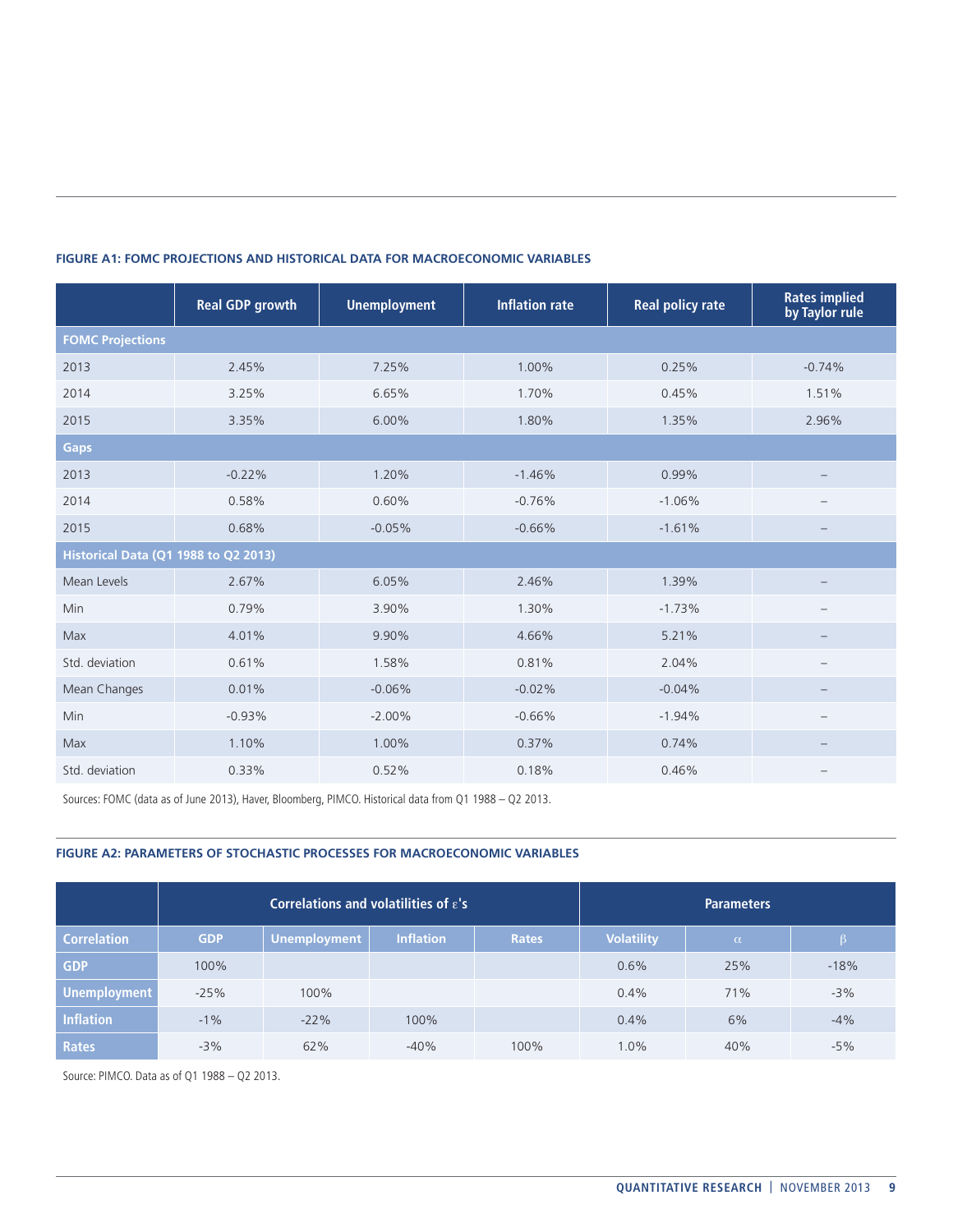We estimate the autocorrelation dynamics, the volatilities and the correlations of these variables based on historical data from Q1 1988 to Q2 2013. To do so we estimate a simple model for the changes in the macro variables, as shown in Equation (6).

$$
\Delta y_j(t) = \alpha \Delta y(t-1) + \beta y(t) + \varepsilon_j(t+1) \tag{6}
$$

Figure A2 shows our estimated parameters alongside the correlations and volatilities of the error terms (ε*<sup>j</sup>* ).

The realizations of the driving macroeconomic variables are jointly simulated 1,000 times from Q3 2013 through Q4 2015 with correlation and volatility structure dictated by parameters in Figure A2 and average realizations along the path given by the FOMC projections in Figure A1.

# References

Amenc, N., Martellini, L., & Ziemann, V. (2009, Summer). Inflation-hedging properties of real assets and implications for asset-liability management decisions. *The Journal of Portfolio Management*, 94–110.

Andersson, M., Krylova, E., & Vahamaa, S. (2007). Why does the correlation between stock and bond returns vary over time? *Journal of Applied Financial Economics*, 18(2), 139–151.

Asikoglu, Y., & Ercan, M. R. (1992). Inflation flow-through and stock prices. *The Journal of Portfolio Management*, 18(3), 63–68.

Baele, L., Bekaert, G., & Inghelbrecht, K. (2009). The determinants of stock and bond return comovements. *The Review of Financial Studies*, (23)6, 2374-2428.

Bhardwaj, G., Hamilton, D. J., & Ameriks, J. (2011, April). Hedging inflation: The role of expectations. *Vanguard Research*, 1–9.

Efron, B., & Tibshirani, R. J. (1993). An introduction to the bootstrap. *Monographs on Statistics and Applied* 

*Probability*, 57, Chapman & Hall / CRC.

Erb, C. B., Harvey, C. R., & Viskanta, T.E. (1995, November/ December). Inflation and world equity selection. *Financial Analysts Journal* 28–42.

Fama, E. F., & Schwert, G. W. (1977). Asset returns and inflation. *Journal of Financial Economics*, 5, 115–146.

Feinman, J. N. (2005, Summer). Inflation illusion and the (mis) pricing of assets and liabilities. T*he Journal of Investing*, 29–36.

Fuller, R. J., & Petry, G. H. (1981). Inflation, return on equity, and stock prices. *The Journal of Portfolio Management*, 7(4), 19–25.

Geske, R., & Roll, R. (1983). The fiscal and monetary linkage between stock returns and inflation. *The Journal of Finance*, 38(1), 1–33.

Gulko, L. (2002). Decoupling. *The Journal of Portfolio Management*, 28(3), 59–66.

Hughes, M. (1992). U.K. equity-gilt study 1918–1991. *The Journal of Investing*, 1(2), 37–43.

Johnson, N., & Page, S. (2012, October). Inflation regime shifts: Implications for asset allocation. PIMCO *In Depth*, www.pimco.com

Leibowitz, M. L. (1986). Total portfolio duration: A new perspective on asset allocation. *Financial Analysts Journal*, 42(5), 18–29, 77.

Leibowitz, M. L., & Kogelman, S. (1993). Resolving the equity duration paradox. *Financial Analysts Journal*, 49(1), 51–64.

Leibowitz, M. L., Sorensen, E. H., Arnott, R. D., & Hanson, H. N. (1989). A total differential approach to equity duration. *Financial Analysts Journal*, 45(5), 30–37.

Li, L. (2002). Macroeconomic factors and the correlation of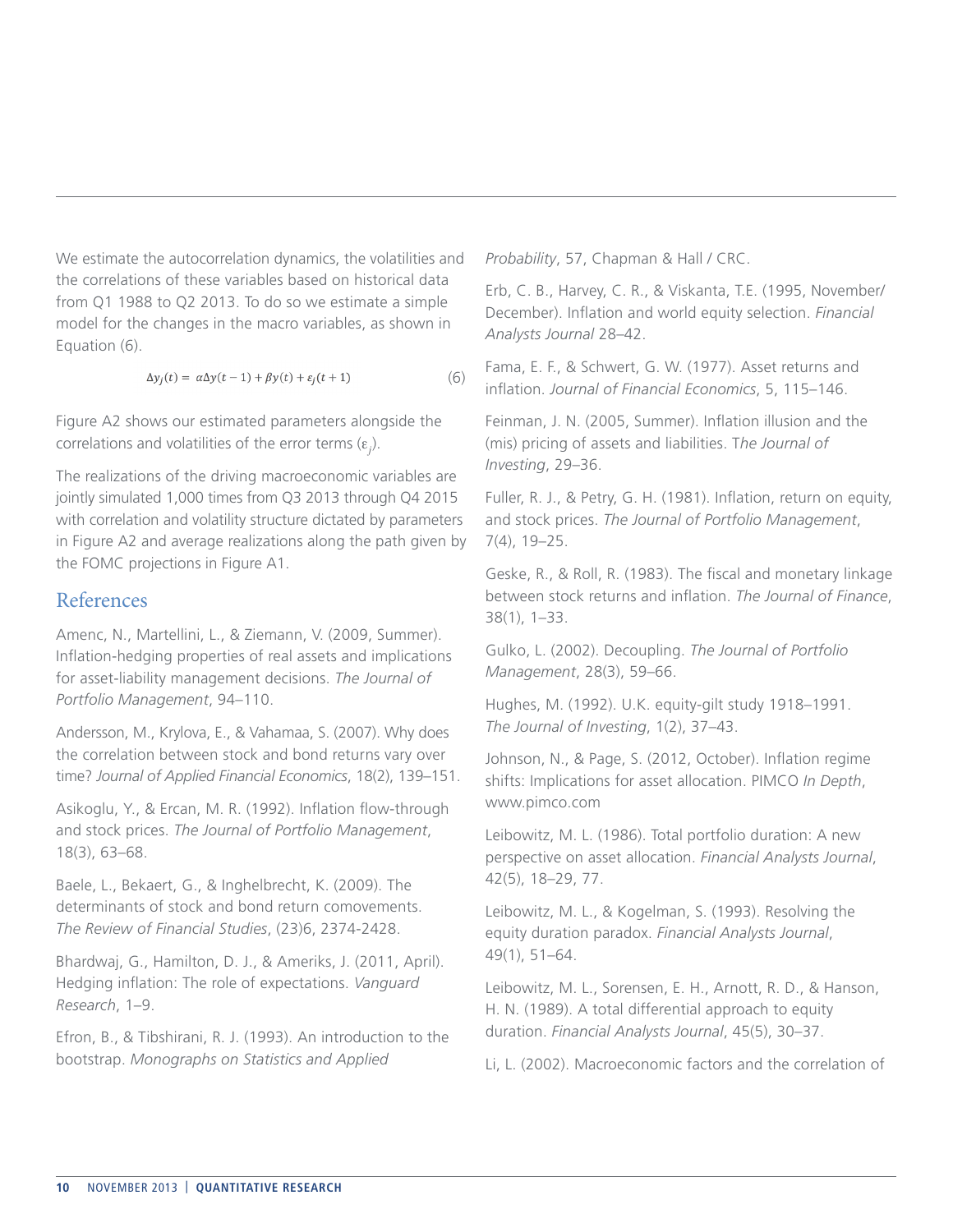stock and bond returns. Yale University ICF Working Paper No. 02-46, AFA 2004 San Diego Meetings, http://ssrn.com/ abstract  $= 363641$ 

Marshall, D. A. (1992). Inflation and asset returns in a monetary economy. *The Journal of Finance*, 47(4), 1315–1342.

Pedersen, N. (2010, December). Asset allocation: Does macro matter? PIMCO *Quantitative Research and Analytics*. www.pimco.com

Pedersen, N., & Guo, H. (2012, May). Asset allocation: *Does macro matter*? Part II. PIMCO In Depth. www.pimco.com

Shiller, R. J., & Beltratti, A.E. (1993). Stock prices and bond yields: Can their comovements be explained in terms of present value models? *Journal of Monetary Economics*, 30, 25–46.

Stulz, R. M. (1986). Asset pricing and expected inflation. *The Journal of Finance*, 41(1), 209–223.

Wainscott, C. B. (1990). The stock-bond correlation and its implications for asset allocation. *Financial Analysts Journal*, 46(4), 55–60, 79.

Watkins, D., & Hartzell, D. (1998). U.S. REITs and common stock as an inflation hedge: A response. *Financial Analysts Journal*, 54(1), 87–88.

Weigel, E. J. (1994). Dynamic links between risky asset returns and inflation: The case of five countries. *The Journal of Investing*, 3(1), 41–51.

Wilson, J. W., & Jones, C. P. (1987). Common stock prices and inflation: 1857–1985. *Financial Analysts Journal*, 43(4), 67–71.

- <sup>1</sup> See, for example: Wainscott (1990), Li (2002), Gulko (2002), Andersson, Krylova and Vahamaa (2004), Baele, Bekaert and Inghelbrecht (2009).
- <sup>2</sup> The intuition for using an error correction model to model stock and bond yields as a function for GDP growth, inflation, unemployment and the policy rate is as follows: Bond yields are risk-adjusted expected values of average policy rates, which depend on unemployment, real growth and inflation. Stock prices are discounted values of dividends, where both the numerator and the denominator of this valuation are sensitive to these variables. Importantly, the dynamics of unemployment, growth, inflation and policy are interlinked and jointly determined. As such, a forecast of the stock-bond correlation requires us to estimate the long-term and short-term sensitivity of bond and equity yields to the macroeconomic drivers.
- 3 This data is taken from http://www.econ.yale.edu/~shiller/data.htm. While CAPE earnings are inflation-adjusted, we focus on the change in P/E as proxy for equity return correlation – essentially a "nominal" concept.
- $4$  The Taylor rule is defined as follows: Fed Funds Rate = Target Real Rate  $+$  0.5 x (Inflation − Target) − 2 x (Unemployment − Target). We use a Target Real Rate of 1.4%, Target Inflation of 2.5% (the sample mean), and an Unemployment Target of 6%.
- <sup>5</sup> Due to the borderline non-stationary nature of most of the macro variables involved, the t-statistics and R-squares in the levels regression should not be interpreted as a very reliable estimate of "significance." However, a co-integration test confirms that the variables are indeed co-integrated.
- <sup>6</sup> Whether stocks are negatively correlated to inflation in other words, whether stocks hedge inflation – is debated in the literature (for a review and discussion, see Johnson and Page (2012)). Do inflation shocks tend to occur when other equity factors are at play? If so, then in order to expect a negative correlation, investors must be confident the recurrent – but perhaps not universal – factors that give rise to the negative correlation between inflation and stocks are prevalent in the current environment. Empirically it appears the correlation is negative for a wide range of time periods, horizons and countries. See, for example, Fama and Schwert (1977), Fuller and Petry (1981), Geske and Roll (1983), Stulz (1986), Wilson and Jones (1987), Hughes (1992), Asikoglu and Ercan (1992), Marshall (1992), Weigel (1994), Erb, Harvey, and Viskanta (1995), Watkins and Hartzell (1998), Bhardwaj, Hamilton, and Ameriks (2011), Feinman (2005) and Amenc, Martellini, and Ziemann (2009).